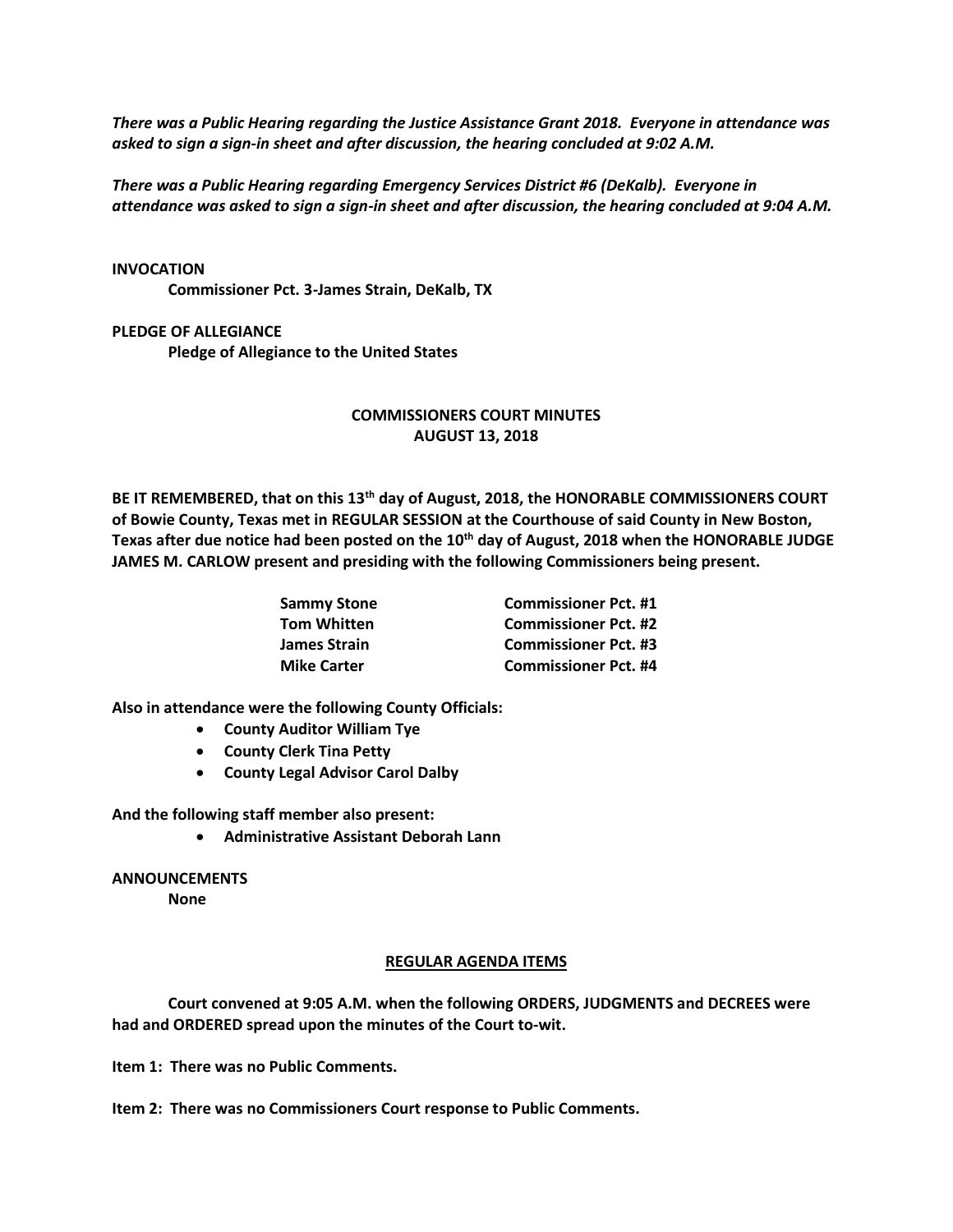- **Item 3: On this 13th day of August, 2018, a motion was made by Commissioner Tom Whitten and duly second by Commissioner Mike Carter to approve the Justice Assistance Grant 2018. Motion was put to a vote and all Commissioners voted yes and none voted no. Motion carried.**
- **Item 4: On this 13th day of August, 2018, a motion was made by Commissioner James Strain and duly second by Commissioner Mike Carter to approve the Petition for the Creation of Emergency Services District #6 (DeKalb). Motion was put to a vote and all Commissioners voted yes and none voted no. Motion carried.**
- **Item 5: On this 13th day of August, 2018, a motion was made by Commissioner James Strain and duly second by Commissioner Mike Carter to set election to confirm the Emergency Services District's creation and authorize the imposition of a tax not to exceed the rate allowed by Section 48-e, Article III, Texas Constitution. Motion was put to a vote and all Commissioners voted yes and none voted no. Motion carried.**
- **Item 6: On this 13th day of August, 2018, a motion was made by Commissioner James Strain and duly second by Commissioner Mike Carter to appoint Resource Manager, Charles Edwards to be the Administrator for the Oak Grove Water Supply Block Grant. Motion was put to a vote and all Commissioners voted yes and none voted no. Motion carried.**
- **Item 7: On this 13th day of August, 2018, a motion was made by Commissioner James Strain and duly second by Commissioner Sammy Stone to extend the term of Linda Shumake to the Bowie County Child Welfare Board. Motion was put to a vote and all Commissioners voted yes and none voted no. Motion carried.**
- **Item 8: On this 13th day of August, 2018, a motion was made by Commissioner Tom Whitten and duly second by Commissioner James Strain to approve the SAVNS Maintenance Grant Contract for 2018. Motion was put to a vote and all Commissioners voted yes and none voted no. Motion carried.**
- **Item 9: On this 13th day of August, 2018, a motion was made by Commissioner Mike Carter and duly second by Commissioner James Strain to approve the First Amendment to SAVNS Maintenance Grant Contract 2017. Motion was put to a vote and all Commissioners voted yes and none voted no. Motion carried.**

**Item 10: This agenda item was passed (five (5) year tax abatement to Arconic).** 

**Item 11: On this 13th day of August, 2018, a motion was made by Commissioner James Strain and duly second by Commissioner Mike Carter to approve the Treasurer's Monthly Report Motion was put to a vote and all Commissioners voted yes and none voted no. Motion carried.**